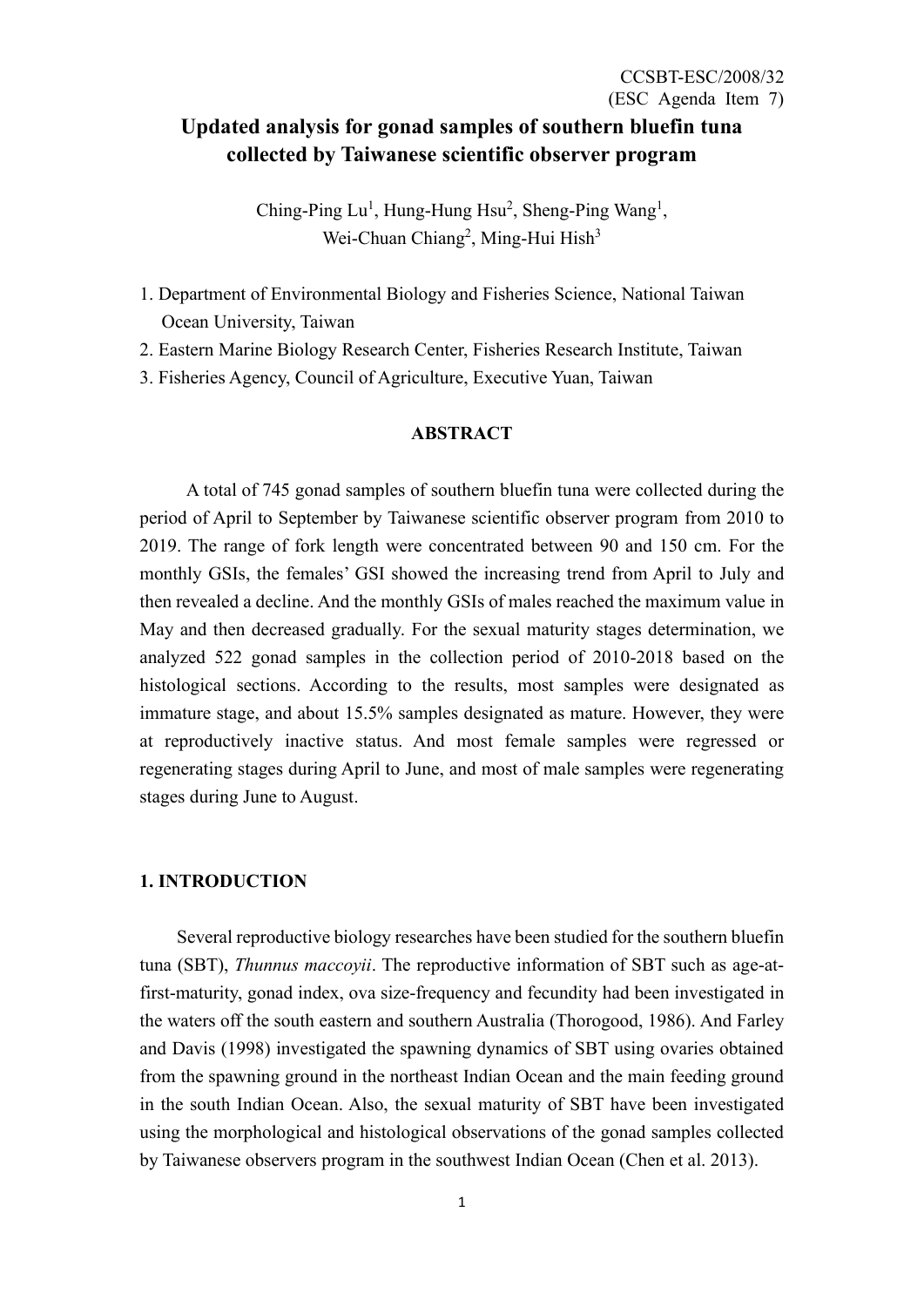However, the guideline of the determination maturity stages for SBT was needed to be further improved. In order to improving the integrity of the reproductive research results, it is essential that developing an appropriate histological determination standard to classify the mature and immature females. Therefore, the scientific observers have conducted the observation program of SBT for collecting scientific information and biological samples including gonads, otoliths, and muscle tissues of SBT while deploying on board. Here, we presented the updated analysis for gonad samples of SBT collected by Taiwanese scientific observer program.

#### **2. MATERIALS AND METHODS**

All of the gonad samples of SBT were collected by scientific observers deployed on Taiwanese longline vessels operated in the Indian Ocean. The basic information including the fork length, body weight, sex, sampling date and location were recorded for each specimen.

Because the body weight of some samples were not recorded by observers, a length-based gonado-somatic index (Chen et al., 2013) was adopted in this paper:

$$
GSI = \frac{GW}{L^3} \times 10^4
$$

where *GSI* is the gonado-somatic index, *GW* is the weight of gonad and *L* is the fork length.

 The sexual maturity stages were classified based on histological sections of gonad samples. The criteria of histological classification for gonadal developmental stages of SBT were needed further examined and discussed for SBT at this point time. Therefore, we still followed the criteria of Farley et al. (2013), which were used for albacore in the southern Pacific Ocean, and adopted to categorize the gonadal developmental stages for SBT in this study. The criteria of developmental stages were classified into the (1) immature stage, (2) developing stage, (3) spawning capable stage, (4) spawning stage, (5) regressing - potentially reproductive stage, (6) regressed stage, and (7) regenerating stage. Individuals were designated as mature if the most advanced oocytes were indicative of  $\geq$  stage 3. Stages 3 and 4 are reproductively active stages, and stages 1-2 and 5-7 are reproductively inactive stages (Table 1. adopted from Farley et al. 2013).

#### **3. RESULTS AND DISCUSSION**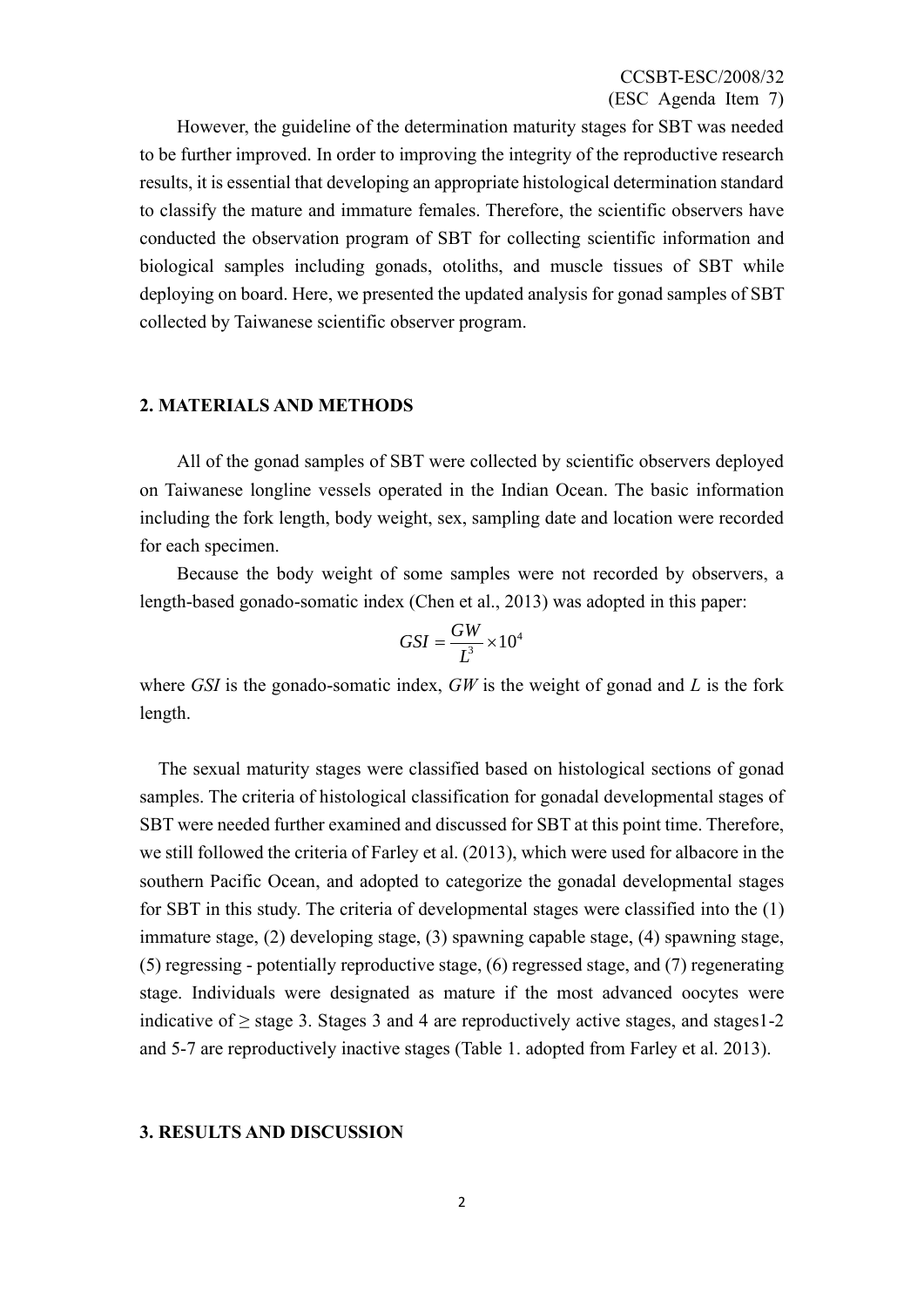There were a total of 745 gonad samples of SBT collected during April to September from 2010 to 2019 including 340 female and 405 male samples. The sampling area were located in the waters of the south Indian Ocean from 2010 to 2019, and distributed between 31°E-109°E in longitude and 29°S-40°S in latitude (Fig. 1). The range of fork length of female and male samples were from 80 to 178 cm and 60 to 191 cm, respectively. The majority of samples' fork length were concentrated between 90 and 150 cm in both female and male (Fig. 2).

The values of gonad weights increased with the growth pattern of fork lengths obviously in both sexes with the variation in larger specimens which were over 160 cm in fork length (Fig. 3). Generally, the patterns of the relationship between GSI and fork length revealed similar trends in both females and males, which the GSI obviously increased with fork length. However, the increasing patterns in the relationship between GSI and fork length were somehow unapparent in some samples (Fig. 4).

The monthly GSIs of females remained higher trend from April to July and then revealed decreasing trends; the monthly GSIs of males reached the maximum value in May and then decreased gradually with updated data of 2018. The monthly trends of GSI for females and males remained the unchanged trends as the past. Because the fishing season of Taiwanese SBT longliner fishery was limited, the samples were collected only from April to September, monthly trend of GSI would not be explored for the entire year (Fig. 5).

Due to frozen process in the preservation, some samples were not qualified for processing the histological sections. There were 522 gonad samples including 254 females and 268 males collected from 2010 to 2018 were successfully examined histological sections, and the sexual maturity stages were determined based on the criteria of developmental stages in Farley et al. 2013. According to the observations, the gonadal developmental stages of most samples were designated as immature stage and some samples were determined at developing stage. The majority of the samples were designated as immature. And there were about 15.5% of samples (20% for females and 11% for males) designated as mature but most of these samples were reproductively inactive (regressed or regenerating stages) (Figs. 6-8).

There was no mature specimen in newly updated information. The smallest fork length of mature females and males were 97 and 93 cm, respectively (Figs. 9-11). Although the gonad weights and GSIs generally increased with the fork lengths, most immature and mature samples overlapped in the ranges of the fork lengths, gonad weights and GSIs. And there was no overlapped for the samples with fork length less than about 90 cm (Figs. 10 and 11).

According to the proportion of gonadal developmental stages by months, more mature female samples were regressed or regenerating stages during April to August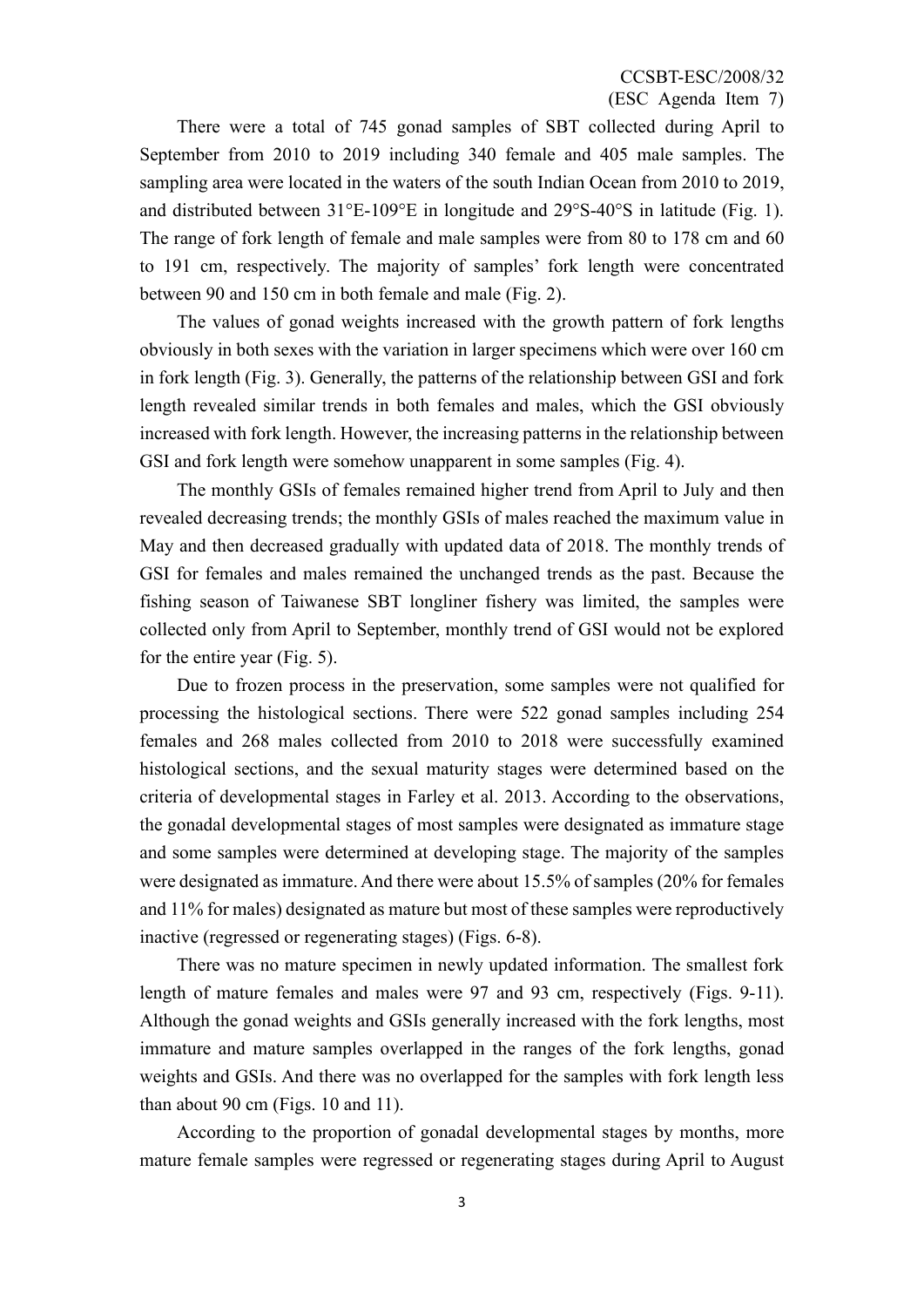than others, while most of mature male samples were regenerating stages during June to August (Fig. 12). The results of histological sections in this study indicated that mature fishes might migrate to the fishing ground of Taiwanese SBT fishery after reproductive activity.

### **REFERENCES**

- Chen, M.H., Chen, K.S., Chen, T.C., Sun, C.L., Chen, C.Y. 2013. Notes on the reproductive biology of southern bluefin tuna *Thunnus maccoyii* in the southwestern Indian Ocean. Indian J. Mar. Sci. 42, 419-424.
- Farley, J.H., Davis, T.L.O., 1998. Reproductive dynamics of southern bluefin tuna, *Thunnus maccoyii*. Fish. Bull. 96, 223–236.
- Farley J.H., Williams A.J., Hoyle S.D., Davies C.R., Nicol S.J. 2013. Reproductive Dynamics and Potential Annual Fecundity of South Pacific Albacore Tuna (*Thunnus alalunga*). PLOS ONE 8(4): e60577. doi.org/10.1371/journal.pone.0060577
- Farley, J.H., Hoyle, S.D., Eveson, J.P., Williams, A.J., Davis, C.R., Nicol, S.J. 2014. Maturity ogives for south Pacific albacore tuna (*Thunnus alalunga*) that account for spatial and seasonal variation in the distributions of mature and immature Fish. PLoS ONE 9(1): e83017. doi:10.1371/journal.pone.0083017.
- Thorogood, J. 1986. Aspects of the reproductive biology of the southern bluefin tuna (*Thunnus maccoyii*). Fish. Res. 4, 297–315.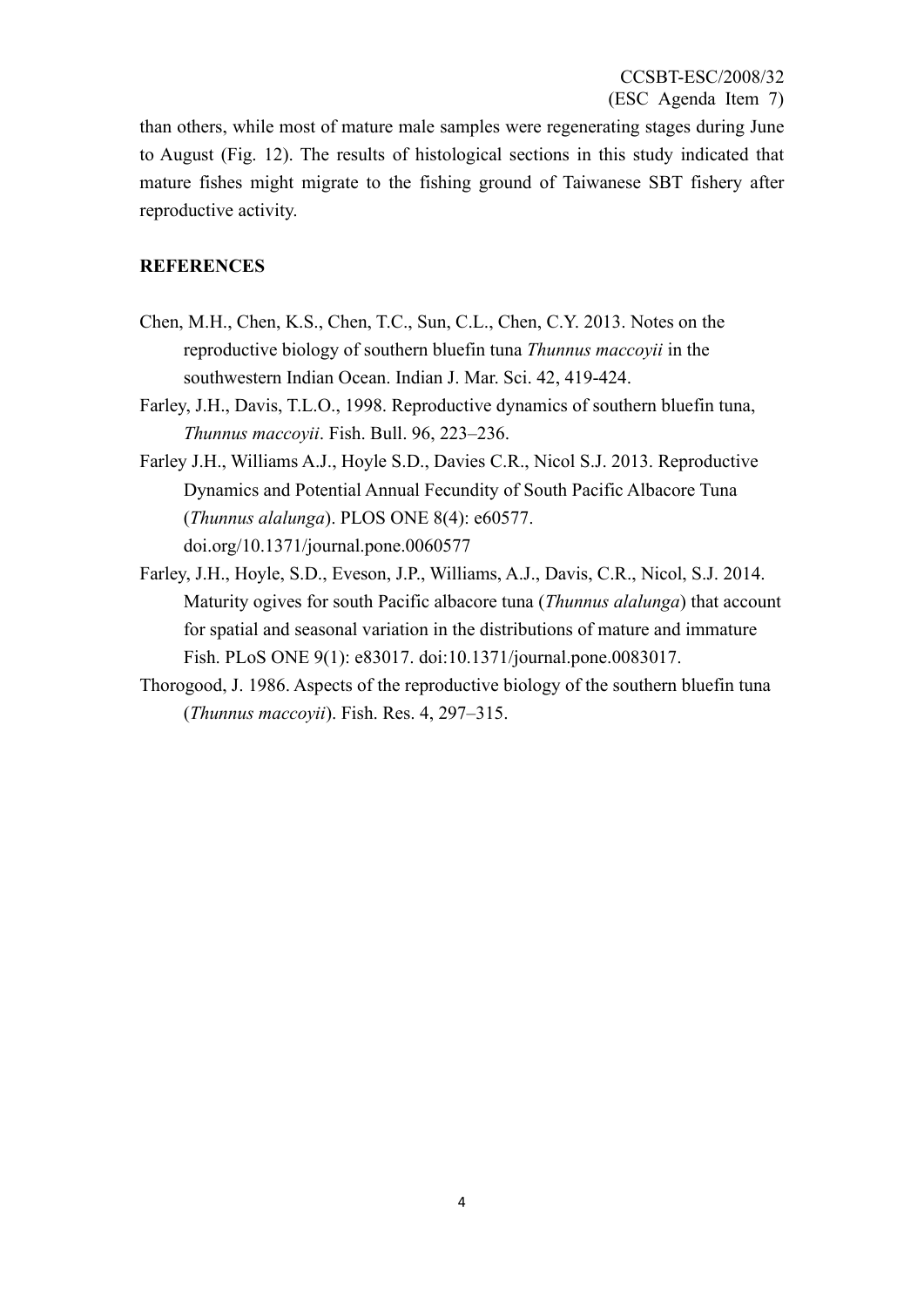

Fig. 1. Sampling locations of SBT gonad samples collected by Taiwanese scientific observer program during 2010-2019.



Fig. 2. Length frequency distributions with 5 cm intervals for SBT gonad samples collected by Taiwanese scientific observer program during 2010-2019.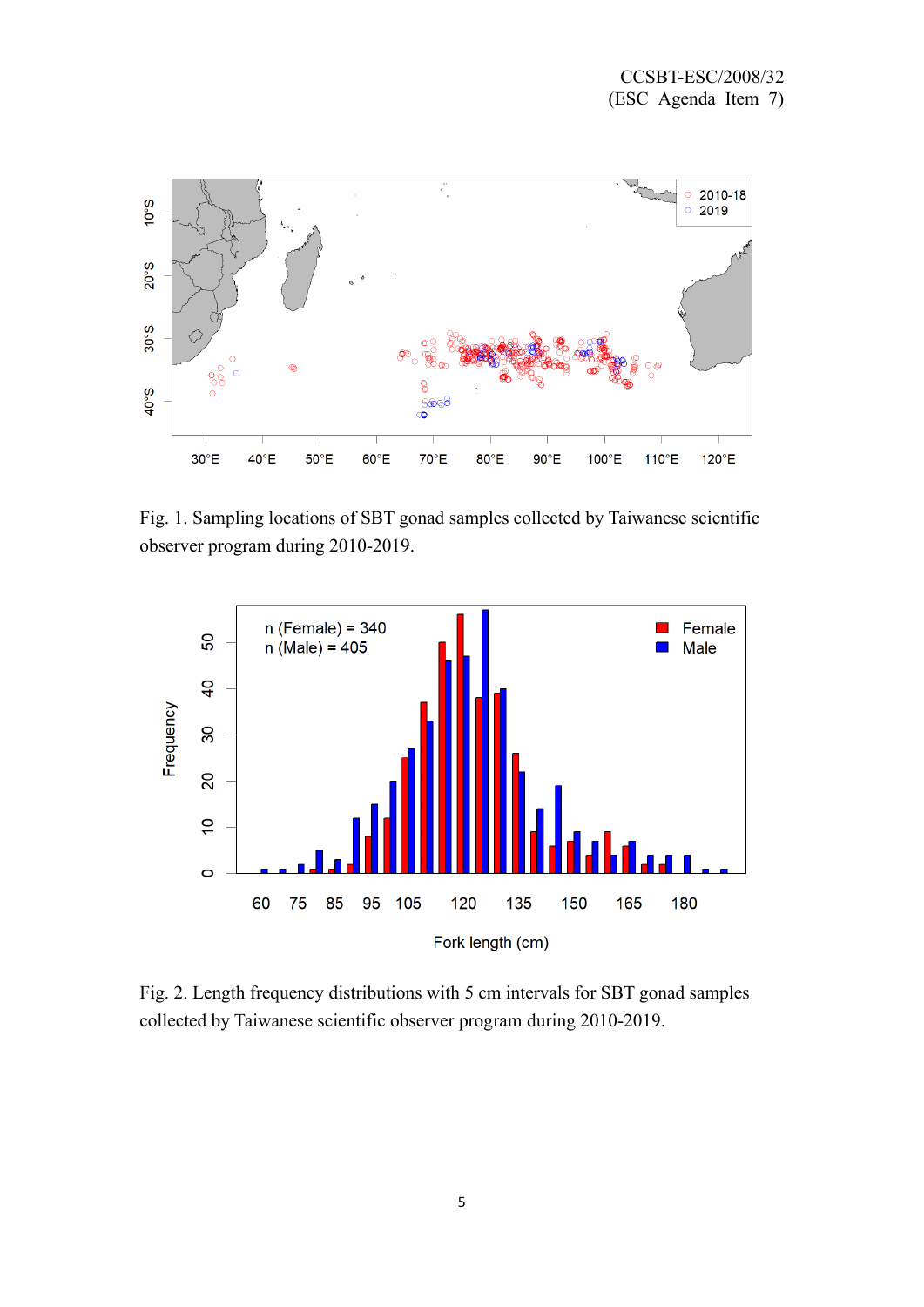

Fig. 3. Relationship between fork length and gonad weight for SBT gonad samples collected by Taiwanese scientific observer program during 2010-2019.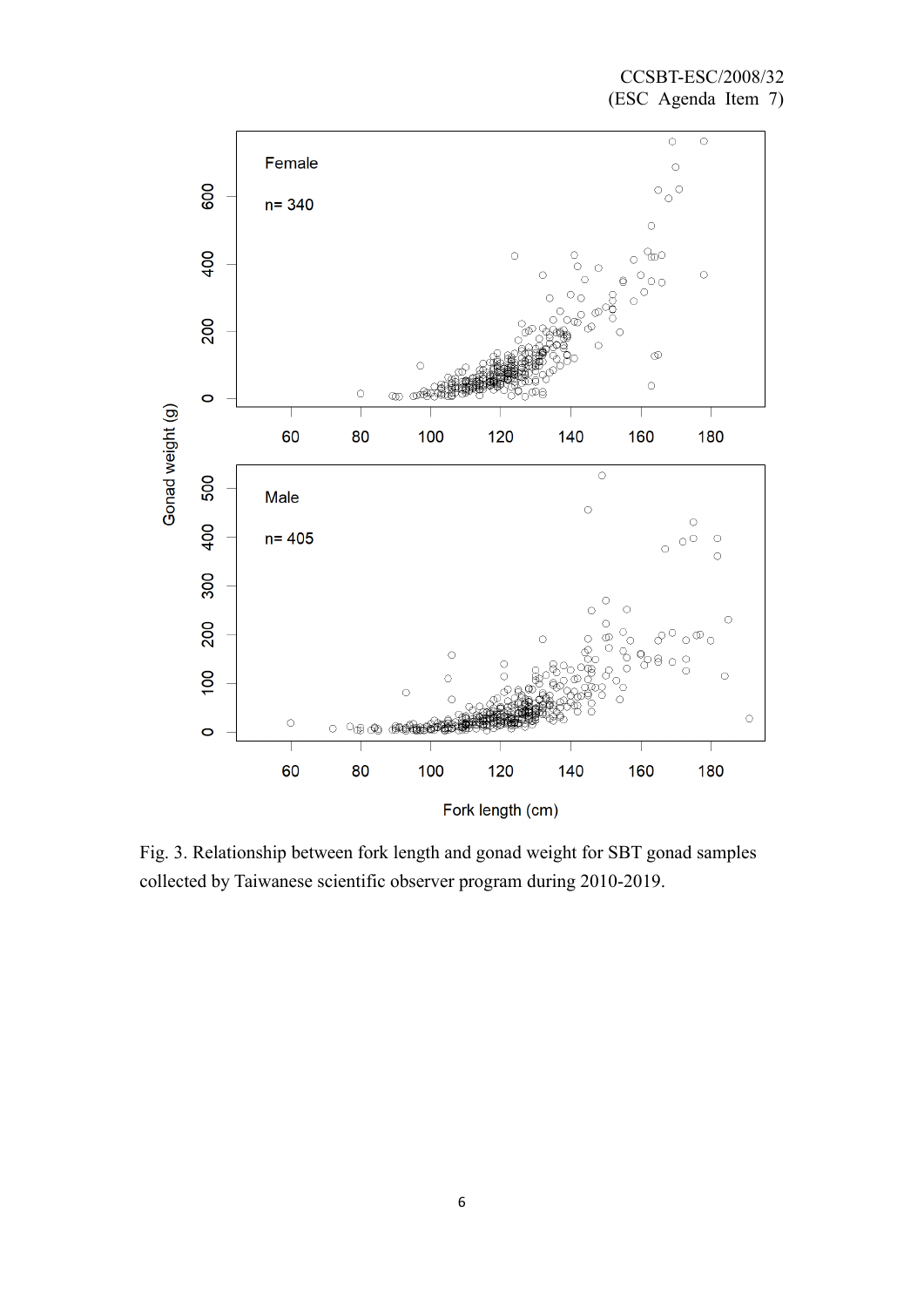

Fig. 4. Relationship between fork length and gonado-somatic index (GSI) for SBT gonad samples collected by Taiwanese scientific observer program during 2010-2019.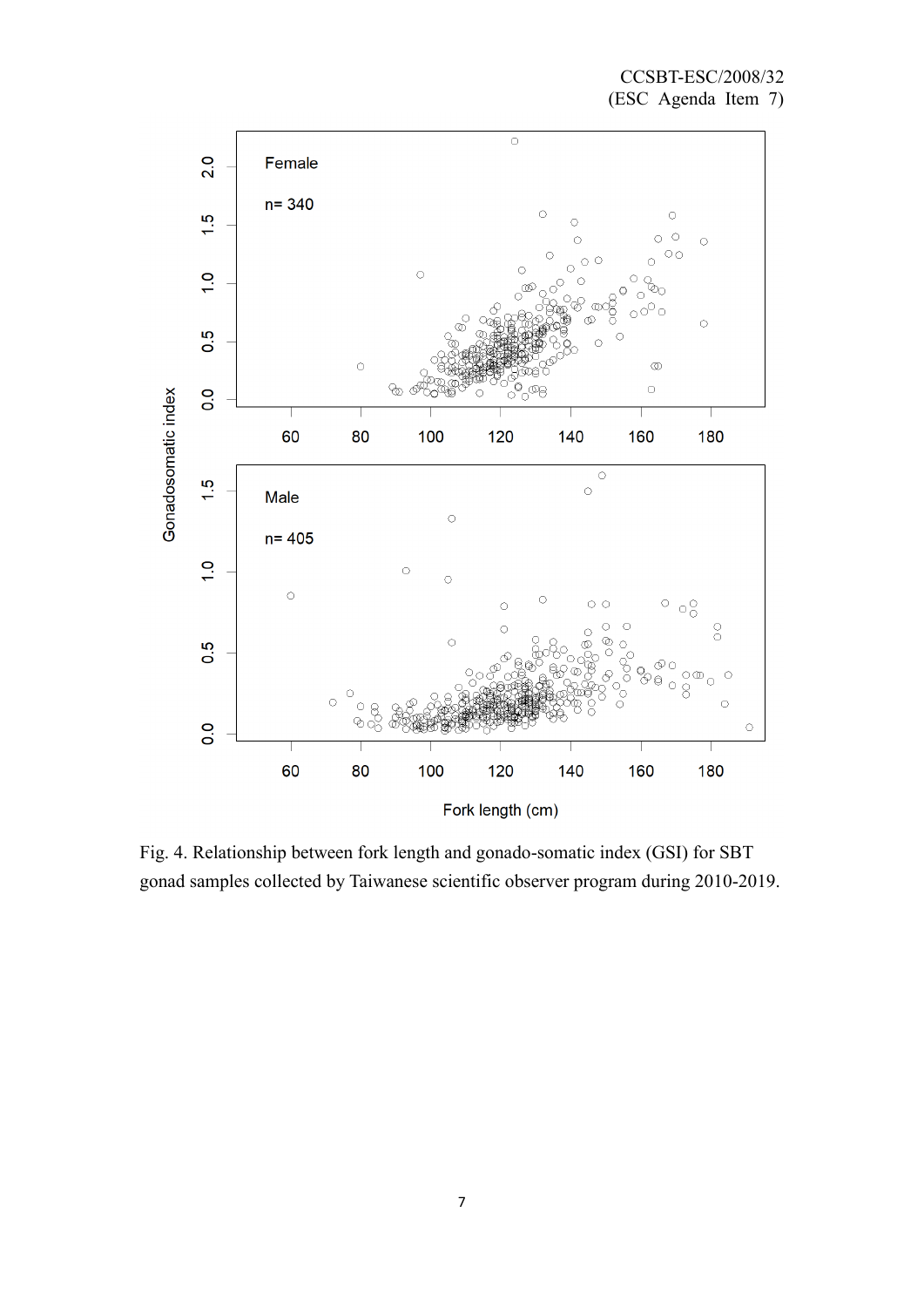

Fig. 5. Monthly trends of gonado-somatic index (GSI) for gonad samples of SBT collected by Taiwanese scientific observer program. Vertical bars represent the 95% confidence interval for means during 2010-2019.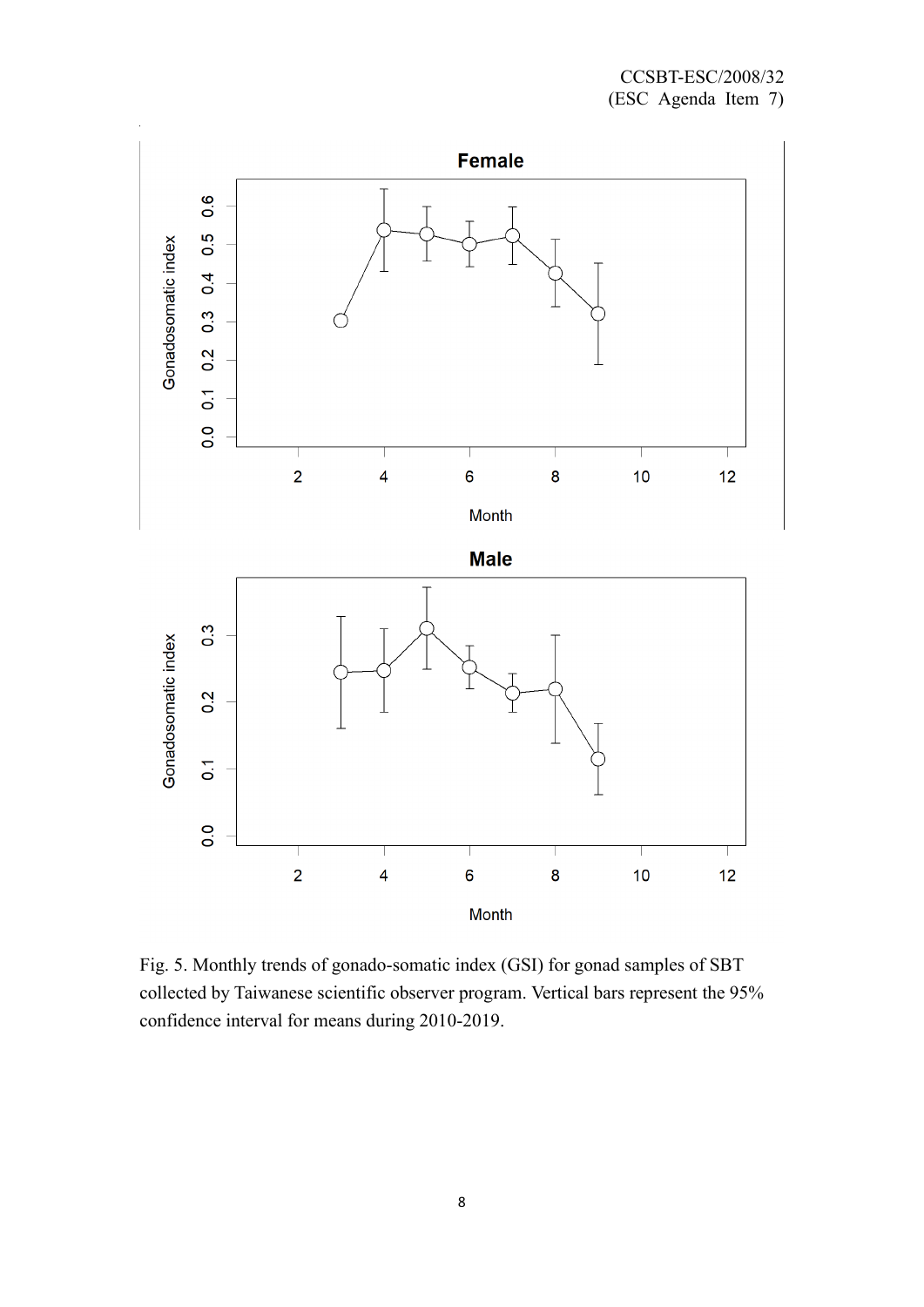

Fig. 6. Number of samples by maturity classes for gonad samples of SBT collected by Taiwanese scientific observer program during 2010-2018.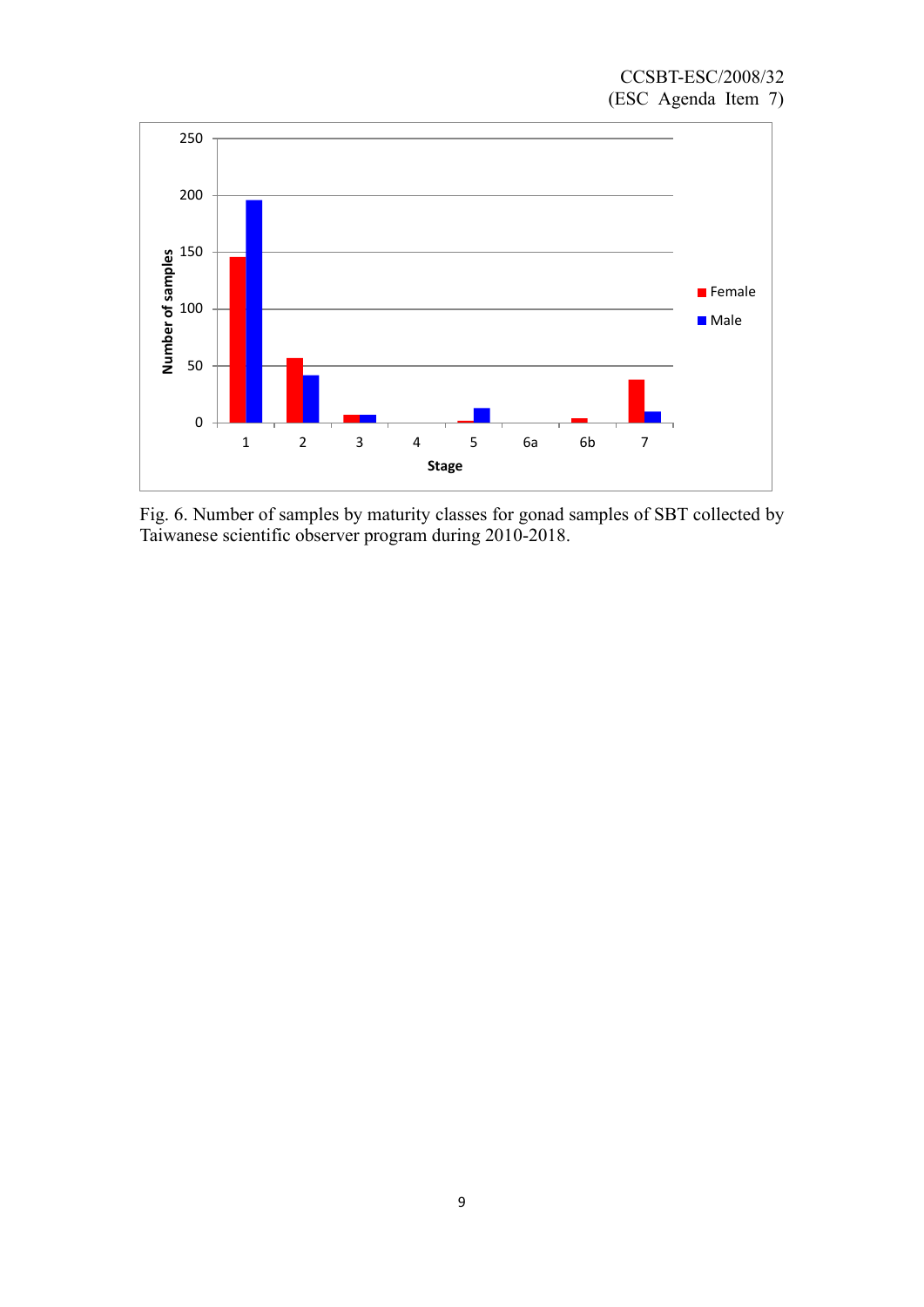

FL: 133cm, GW: 133.67g (Class 1, immature stage)



FL: 130cm, GW: 82.1g (Class2, developing stage)

Fig. 7. Histological sections and measurements of oocytes for gonad samples of female SBT collected by Taiwanese scientific observer program during 2010-2018.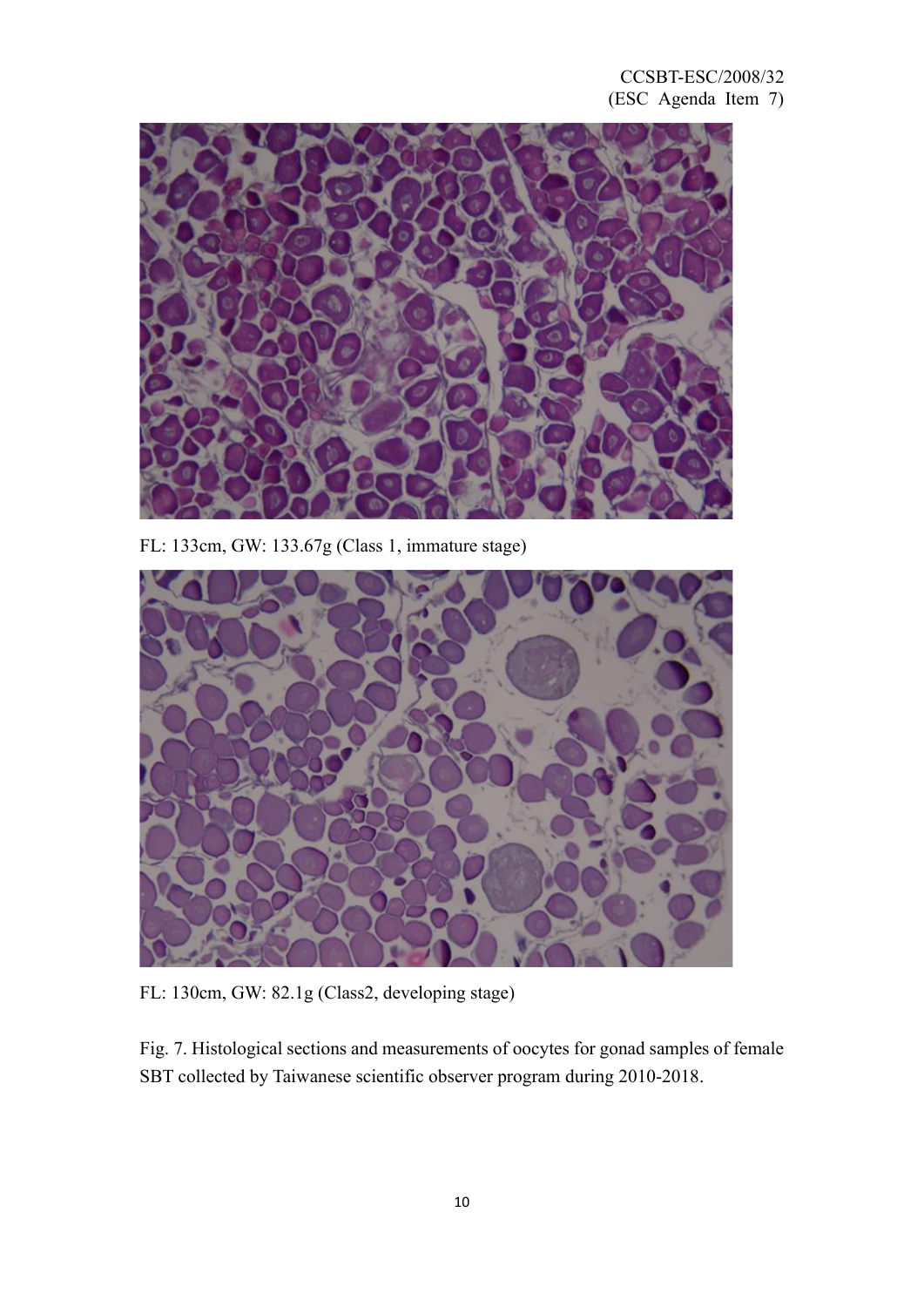CCSBT-ESC/2008/32 (ESC Agenda Item 7)



FL: 130cm, GW: 54.51g (Class 6b, regressed2 stage)



FL: 169cm, GW: 764.15g (Class 7, regenerating stage)

Fig. 7. (continued).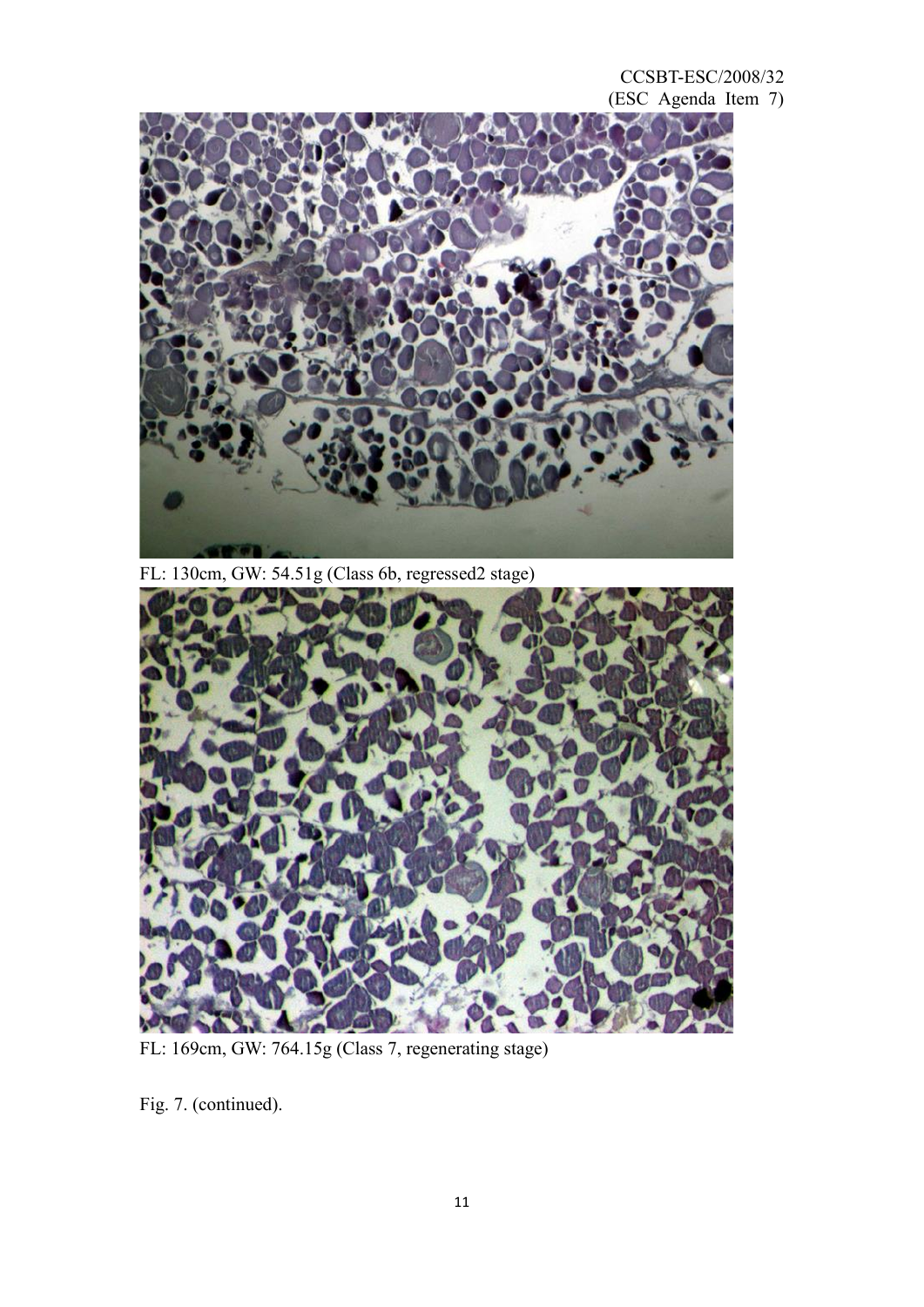## CCSBT-ESC/2008/32 (ESC Agenda Item 7)



FL: 125cm, GW: 18.94g (immature stage)



FL: 127cm, GW: 17.87g (spent stage)

Fig. 8. Histological sections and measurements of oocytes for gonad samples of male SBT collected by Taiwanese scientific observer program during 2010-2018.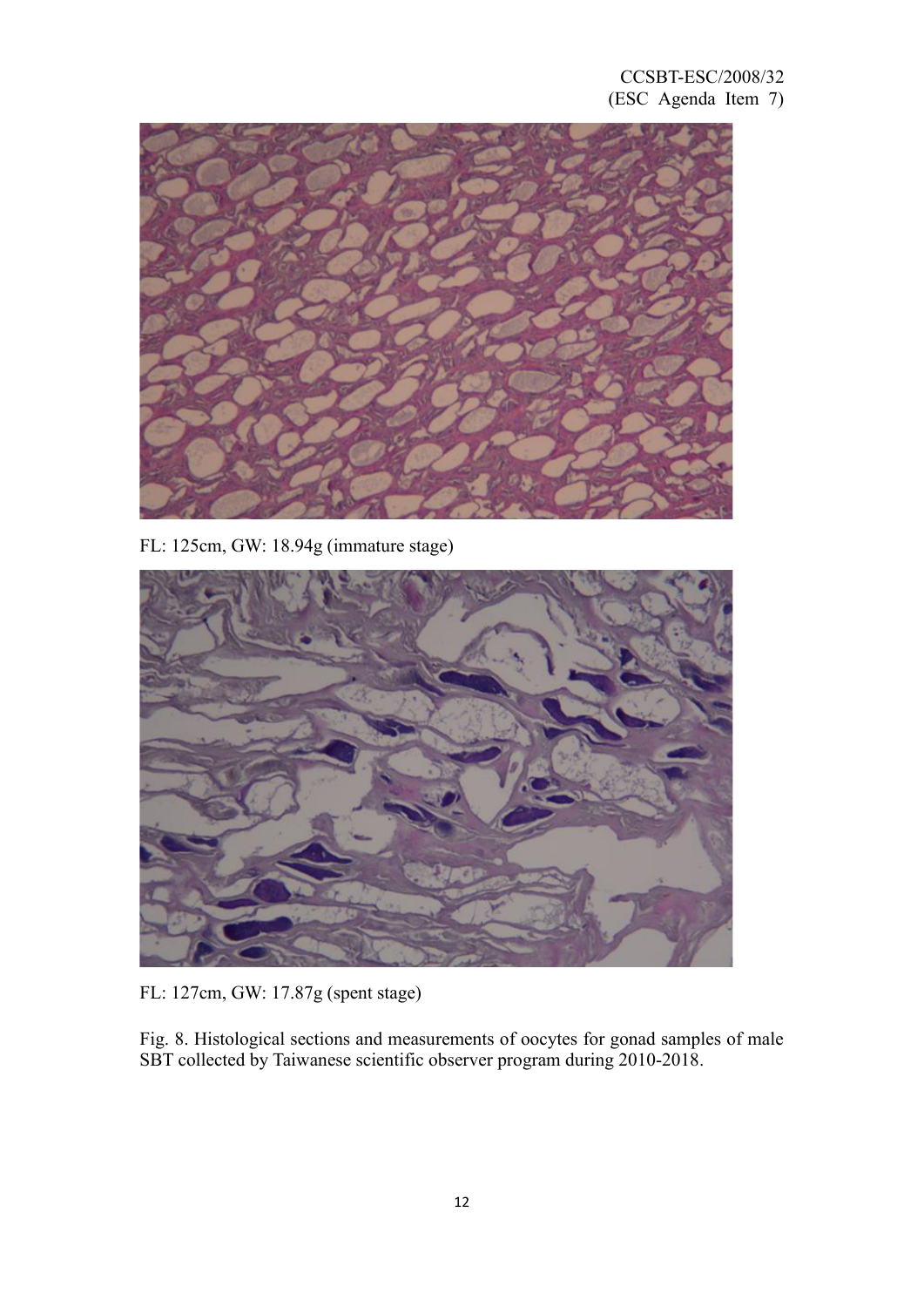



Fig. 91. Proportion of maturity stages by fork lengths with 5 cm intervals for gonad samples of SBT collected by Taiwanese scientific observer program during 2010- 2018.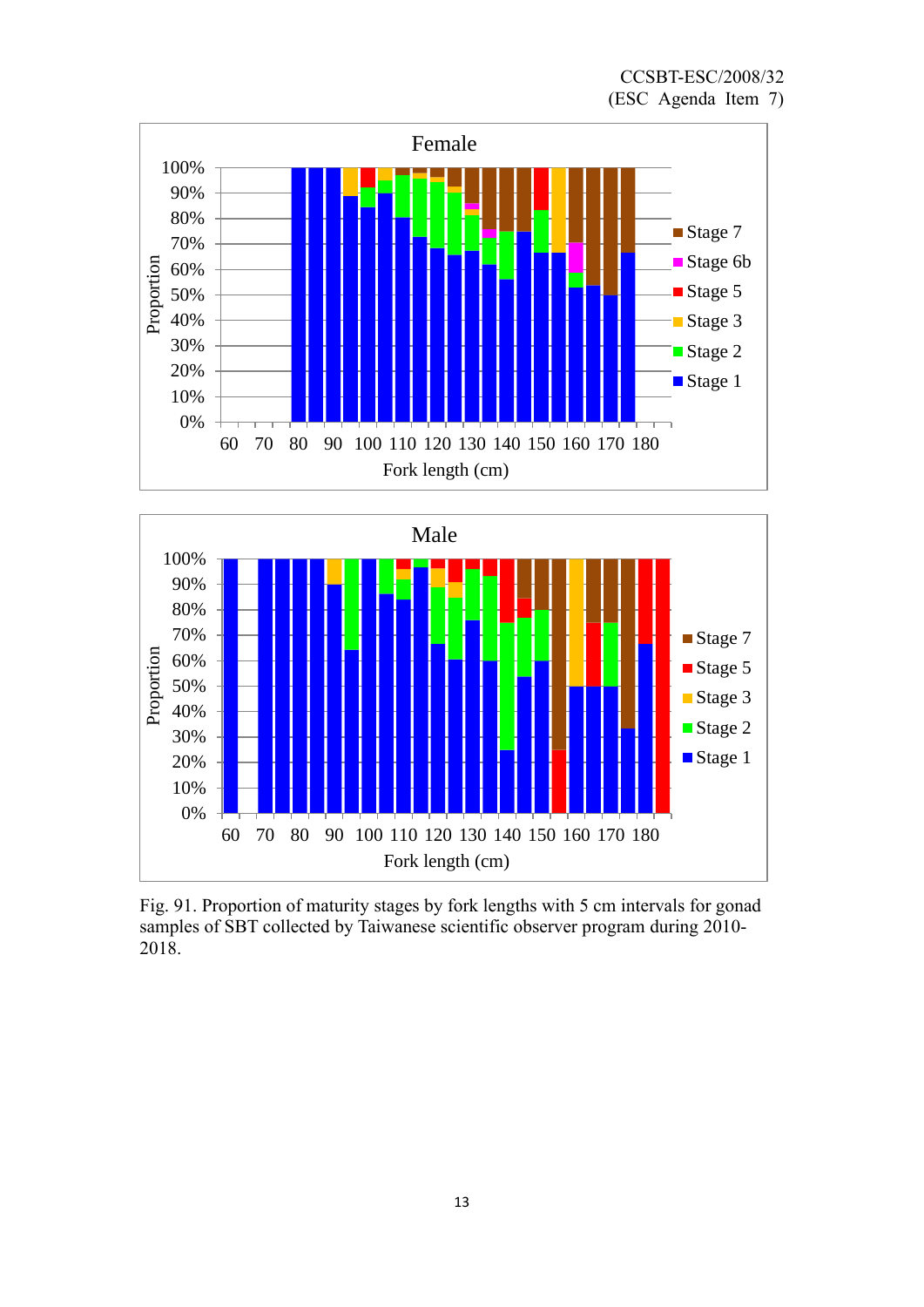

Fig. 10. Relationship between fork length and gonad weight by mature status for female and male gonad samples of SBT collected by Taiwanese scientific observer program during 2010-2018.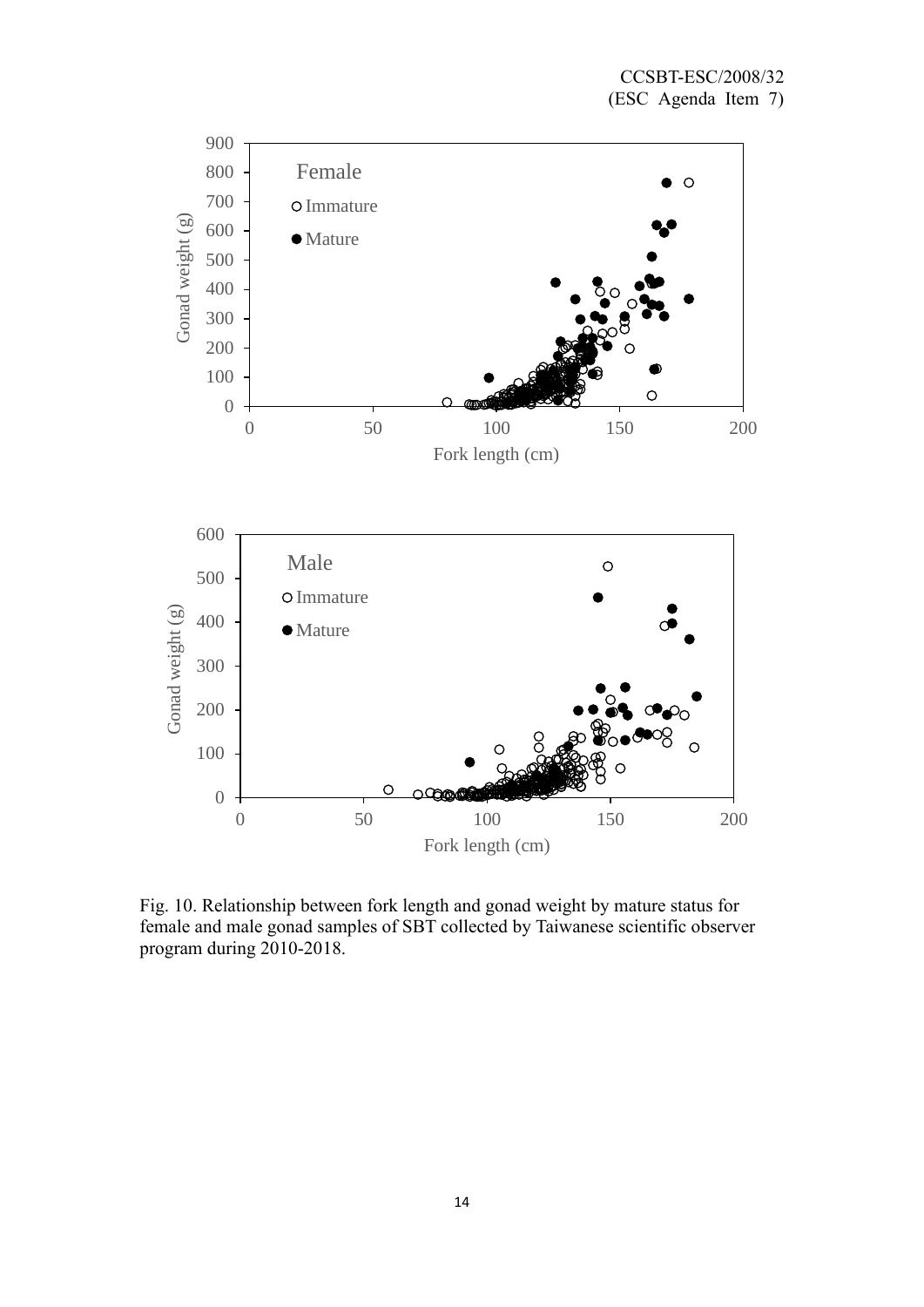

Fig. 11. Relationship between fork length and gonado-somatic index (GSI) by mature status for female and male gonad samples of SBT collected by Taiwanese scientific observer program during 2010-2018.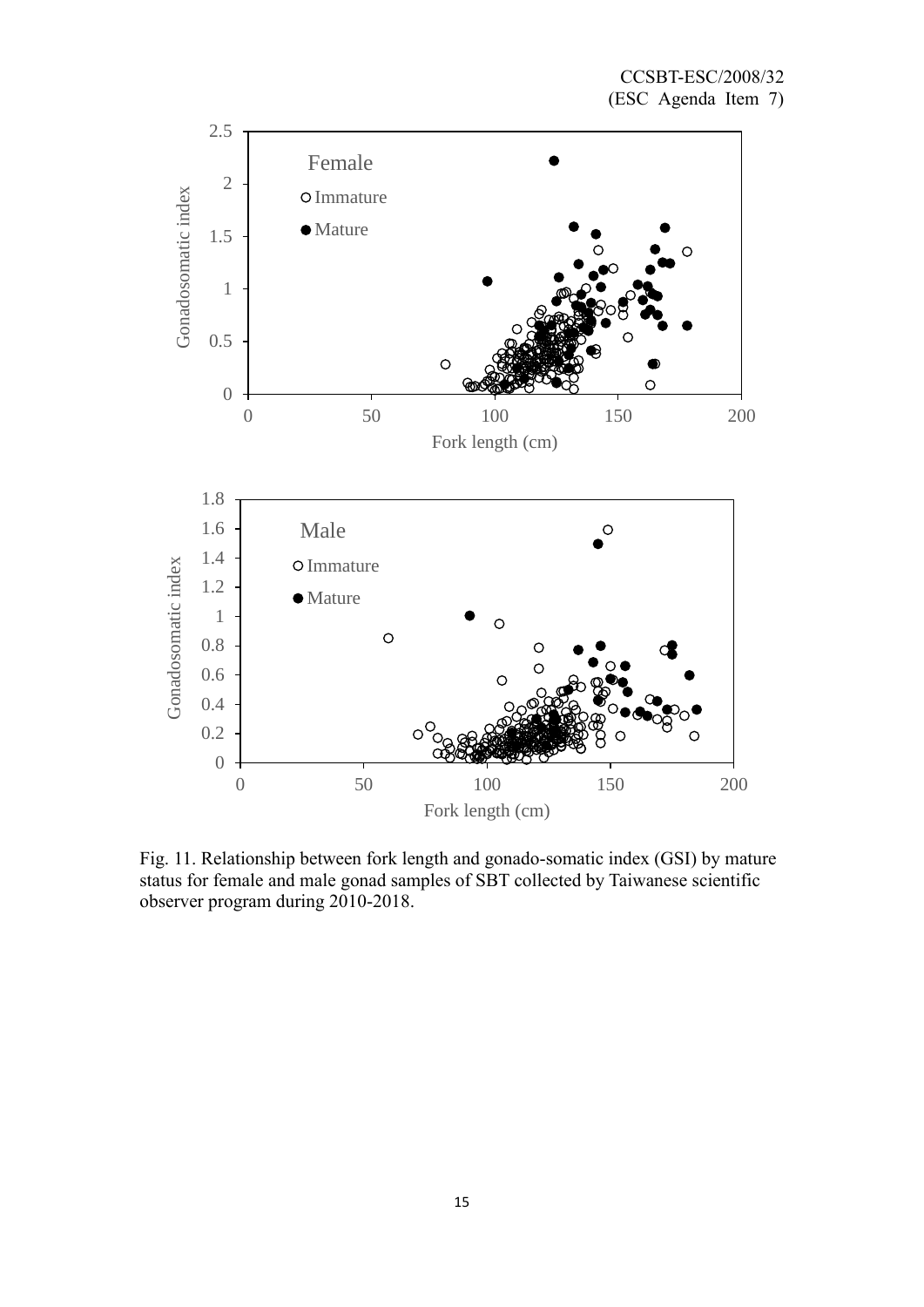



Fig. 12. Proportion of maturity stages by monthly category for female and male gonad samples of SBT collected by Taiwanese scientific observer program during 2010- 2018.